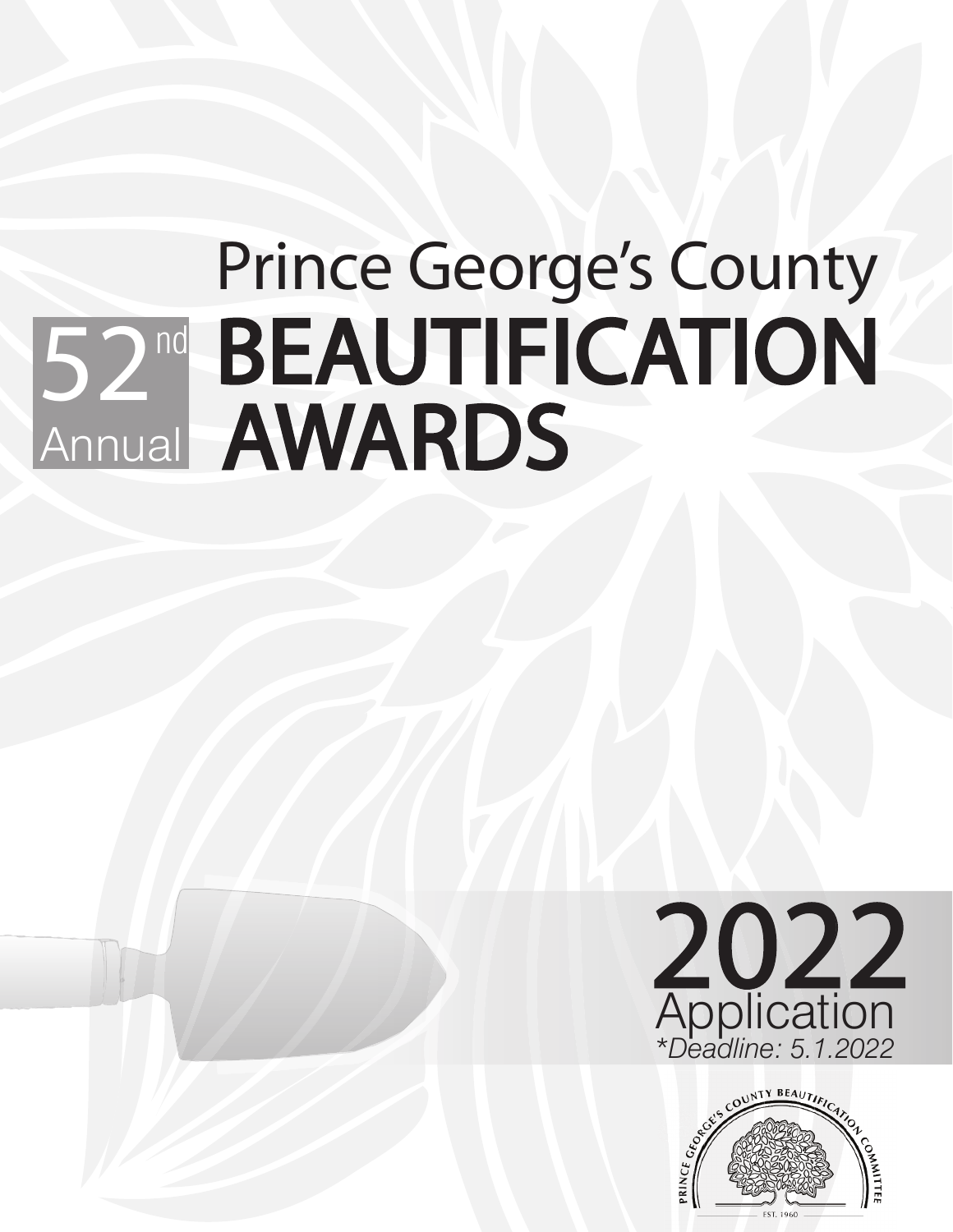# **OUR STORY**

**The Prince George's County Beautification Committee** was established in 1960 as the citizens' advisory group for matters related to street trees and landscaping programs. In 1965 we became an official arm of the Prince George's County Government. On Arbor Day, we work to plant trees and educate our younger generations on the importance of TREES.

Committee members were instrumental in establishing the Willow Oak as the County tree, the Glenn Dale Azalea as the County shrub, Bee Balm as the County herb, and the Daffodil as the County flower.

Through our Beautification Awards Program, Prince George's County honors those who have contributed to the community through excellence in gardening and landscape design. The Beautification Committee is dedicated to the protection of the environment and the preservation of Prince George's County as a healthy and pleasant place to live and work. At our annual awards ceremony, we recognize those citizens whose gardening efforts help make Prince George's County beautiful.



## **Call for Entries!**

You are encouraged to apply on your own behalf or nominate a friend or neighbor whose property you consider beautiful. *If a friend or neighbor is nominating a garden, they must have the nominee fill out the photography wavier section in this application.*

### **Who May Enter?**

Any person or group maintaining property in Prince George's County is invited to submit an application (this includes professionally designed and maintained gardens).

### **What About Judging?**

Each garden will be evaluated by accredited judges of the *University of Maryland Extension Master Gardeners of Prince George's County*.

### **AWARDS**

Based on the judge's evaluation, first year winners will be given a Beautification Certificate Award. First year winners are then encouraged to submit their gardens every year for up to five years to receive the Golden Trowel Award. Golden Trowel Award winners will have their names entered into the Horticultural Hall of Excellence on the sixth year. Awards will be presented at the annual awards ceremony and reception for all participants held in September. Winning recipients will be notified before this date.

| <b>YEAR1</b><br><b>Beautification</b><br>Certificate | $\cdots$ | <b>YEARS 2-5</b><br><b>Superior Sustained</b><br>Maintenance Award |                                                                                                                 |  | YEAR <sub>6</sub><br><b>Golden Trowel</b><br>Award |
|------------------------------------------------------|----------|--------------------------------------------------------------------|-----------------------------------------------------------------------------------------------------------------|--|----------------------------------------------------|
| For more information contact                         |          |                                                                    |                                                                                                                 |  |                                                    |
| By Phone: 301-627-7758<br>(Brooke Westby)            |          |                                                                    | By Mail: Prince George's County Beautification Committee<br>Post Office Box 143, Upper Marlboro, Maryland 20773 |  |                                                    |
| Website:                                             |          |                                                                    | www.pgcbeautification.com By Email: pgc.beautification@gmail.com                                                |  |                                                    |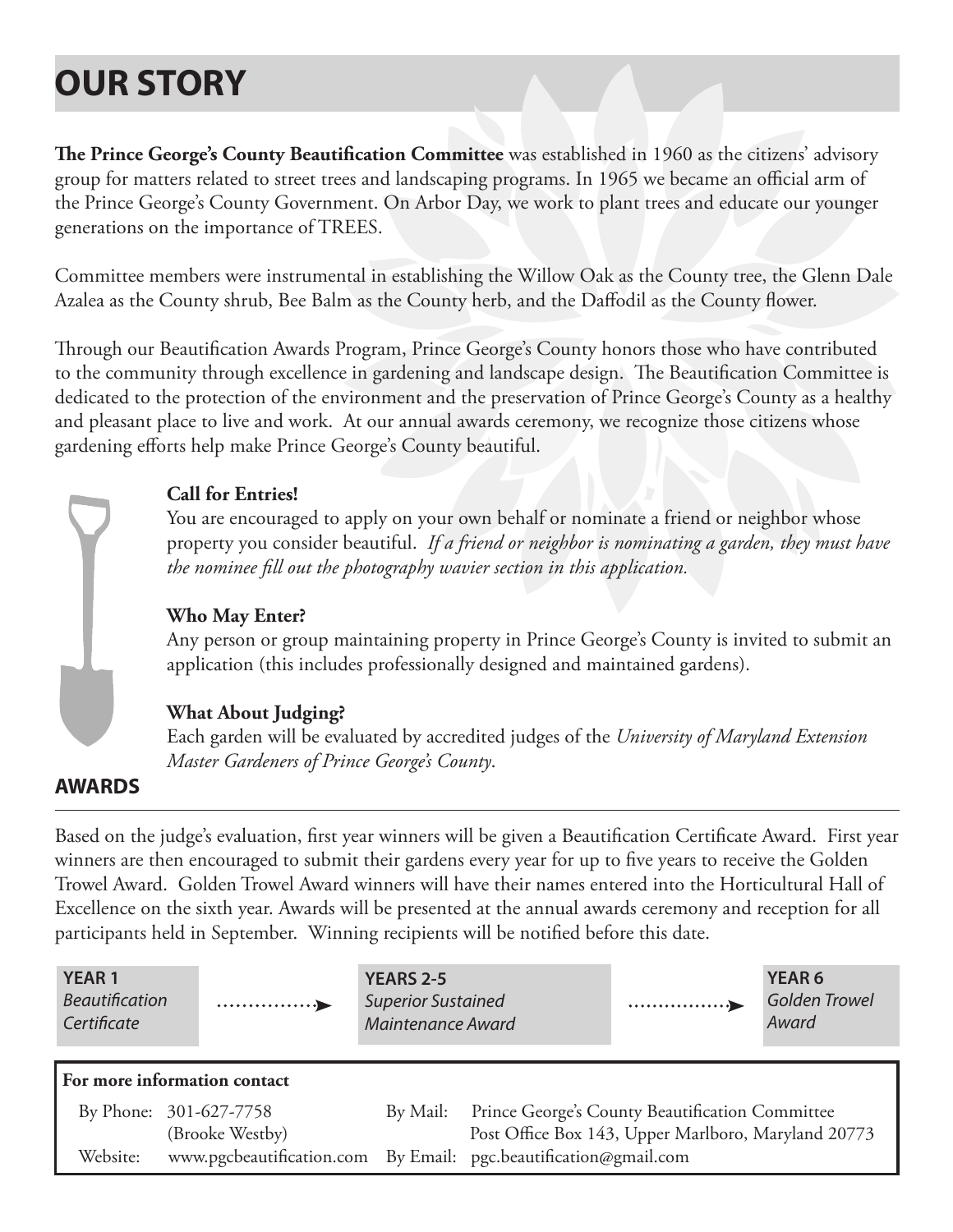# **APPLICATION**

**Category of Entry:** There are three major competition categories. Take care in determining which subcategory best describes your entry. You may check as many subcategories as you feel apply to your situation. Extra credit will be given to gardens that exhibit sustainable practices. **However, only one application per property will be accepted. Applications must be submitted by May 1st, 2022.** 

| Choose the season that best showcases the garden:           | Spring Garden (entry to be judged from May-June)    |
|-------------------------------------------------------------|-----------------------------------------------------|
| All school gardens will be judged in the Spring time frame. | Summer Garden (entry to be judged from July-August) |

#### **Residential**

This category is for homeowners, renters, or professionally designed properties. Both homeowners and renters may submit; however, if a renter's entry was commercially designed and is also commercially maintained, the entry should reflect the property owner as the nominee and the renter as the nominator.

| Planted:                   | Less Than 3 Years<br>More Than 3 Years                                                    |  |  |
|----------------------------|-------------------------------------------------------------------------------------------|--|--|
| Professionally Designed:   | Yes<br>No                                                                                 |  |  |
| Professionally Maintained: | Yes<br>$\mathbb{N}_{0}$                                                                   |  |  |
| <b>Property Size:</b>      | 1/4 Acre or Less<br>$1/4$ to $1/2$ Acre<br>$1/2$ to 1 Acre<br>More Than 1 Acre            |  |  |
| Garden Type:               | Front Yard<br><b>Back Yard</b>                                                            |  |  |
|                            | Specialty Area (e.g., herb, oriental, patio/deck, rock, rose, vegetable, rain, xeriscape) |  |  |
|                            | Please Specify:                                                                           |  |  |

#### **Community**

This category allows subdivisions, municipalities, government agencies or faith-based organizations to enter beautification projects that have been done collectively. This would include schools or civic groups, groups of property owners, clubs or community properties.

| Planted:     | Less Than 3 Years More Than 3 Years                                                                                                                                     |  |  |
|--------------|-------------------------------------------------------------------------------------------------------------------------------------------------------------------------|--|--|
| Garden Type: | Public Building Place of Worship Community<br>School                                                                                                                    |  |  |
|              | Specialty Public Project (e.g., median, road, community garden, common area, community entrance,<br>playground/recreation area, wildflower, rain, vegetable, xeriscape) |  |  |
|              | Please Specify:                                                                                                                                                         |  |  |

#### **Commercial / Industrial**

Commercial and industrial properties are eligible to compete. Apartment common areas – either as an individual building or as a group of buildings – should be identified by the address of the business office and not by the address of an individual's apartment.

| Planted:     | Less Than 3 Years More Than 3 Years                                                        |  |  |
|--------------|--------------------------------------------------------------------------------------------|--|--|
| Garden Type: | Overall Complex   Entrances/Common Areas                                                   |  |  |
|              | Individual Commercial Property (i.e., bank, grocery, gas station, restaurant, retail shop) |  |  |
|              | Please Specify:                                                                            |  |  |
|              | Individual Industrial Property                                                             |  |  |
|              | Please Specify:                                                                            |  |  |